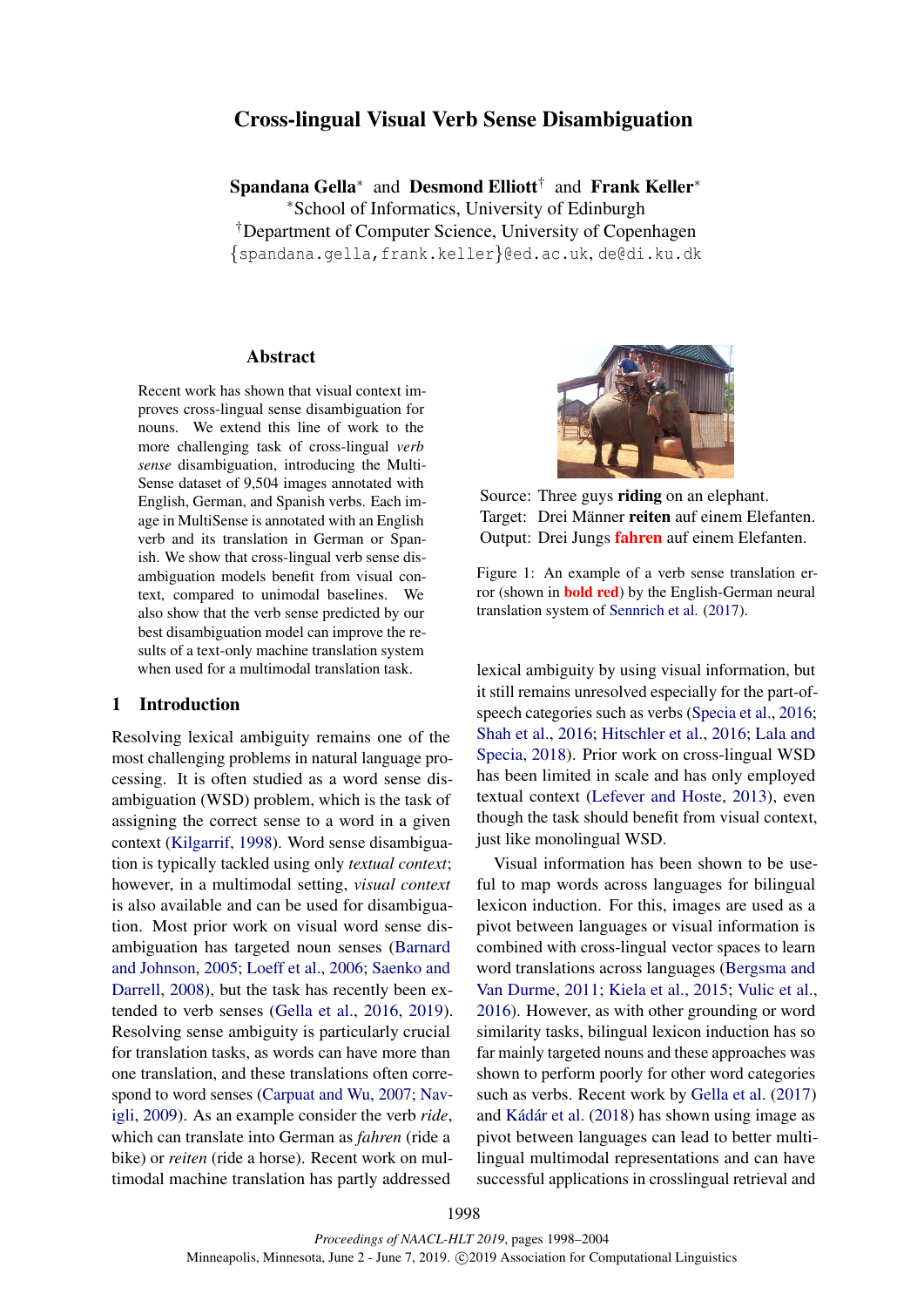multilingual image retrieval.

In this paper, we introduce the MultiSense dataset of 9,504 images annotated with English verbs and their translations in German and Spanish. For each image in MultiSense, the English verb is translation-ambiguous, i.e., it has more than one possible translation in German or Spanish. We propose a series of disambiguation models that, given an image and an English verb, select the correct translation of the verb. We apply our models on MultiSense and find that multimodal models that fuse textual context with visual features outperform unimodal models, confirming our hypothesis that cross-lingual WSD benefits from visual context.

Cross-lingual WSD also has a clear application in machine translation. Determining the correct sense of a verb is important for high quality translation output, and sometimes text-only translation systems fail when the correct translation would be obvious from visual information (see Figure [1\)](#page-0-0). To show that cross-lingual visual sense disambiguation can improve the performance of translation systems, we annotate a part of our MultiSense dataset with English image descriptions and their German translations. There are two existing multimodal translation evaluation sets with ambiguous words: the Ambiguous COCO dataset [\(Elliott et al.,](#page-4-3) [2017\)](#page-4-3) contains sentences that are "possibly ambiguous", and the Multimodal Lexical Translation dataset is restricted to predicting single words instead of full sentences [\(Lala and Specia,](#page-5-8) [2018\)](#page-5-8). This type of resource is important for multimodal translation because it is known that humans use visual context to resolve ambiguities for nouns and gender-neutral words [\(Frank et al.,](#page-5-13) [2018\)](#page-5-13). MultiSense contains sentences that are known to have ambiguities, and it allows for sentence-level and verb prediction evaluation. Here, we use the verbs predicted by our visual sense disambiguation model to constrain the output of a neural translation system and demonstrate a clear improvement in Meteor, BLEU, and verb accuracy over a text-only baseline.

## 2 MultiSense Dataset

Images Paired with Verb Translations The MultiSense dataset pairs sense-ambiguous English verbs with images as visual context and contextually appropriate German and Spanish translations. Table [1](#page-2-0) shows examples of images taken from MultiSense with their Spanish and German translations. To compile the dataset, we first chose a set of En-

glish verbs which had multiple translations into German and Spanish in Wiktionary, an online dictionary. Then we retrieved 150 candidate images from Google Images using queries that included the target English verb. We constructed the verb phrases by extracting the 100 most frequent phrases for each verb from the English Google syntactic n-grams dataset [\(Lin et al.,](#page-5-14) [2012\)](#page-5-14), which we then manually filtered to remove redundancies, resulting in 10 phrases per verb. Examples of verb phrases for *blow* include *blowing hair*, *blowing a balloon*, and *blowing up a bomb*. We filtered the candidate images using crowdworkers on Amazon Mechanical Turk, who were asked to remove images that were irrelevant to the verb phrase query. Overall pairwise agreement for this image filtering task was 0.763. Finally, we employed native German and Spanish speakers to translate the verbs into their language, given the additional visual context.

This resulted in a dataset of 9,504 images, covering 55 English verbs with 154 and 136 unique translations in German and Spanish, respectively. We divided the dataset into 75% training, 10% validation and 15% test splits.

Sentence-level Translations We also annotated a subset of MultiSense with sentence-level translations for English and German. This subset contains 995 image–English description–German translation tuples that can be used to evaluate the verb sense disambiguation capabilities of multimodal translation models. We collected the data in foursteps: (1) crowdsource English descriptions of the images using the gold-standard MultiSense verb as a prompt; (2) manually post-edit the English descriptions to ensure they contain the correct verb; (3) crowdsource German translations, given the English descriptions, the German gold-standard MultiSense verb, and the image; (4) manually postedit the German translations to ensure they contain the correct verb. Figure [1](#page-0-0) shows an example of an image paired with its English description and German translation.

## 3 Verb Sense Disambiguation Modeling

We propose three models for cross-lingual verb sense disambiguation, based on the visual input, the textual input, or using both inputs. Each model is trained to minimize the negative log probability of predicting the correct verb translation.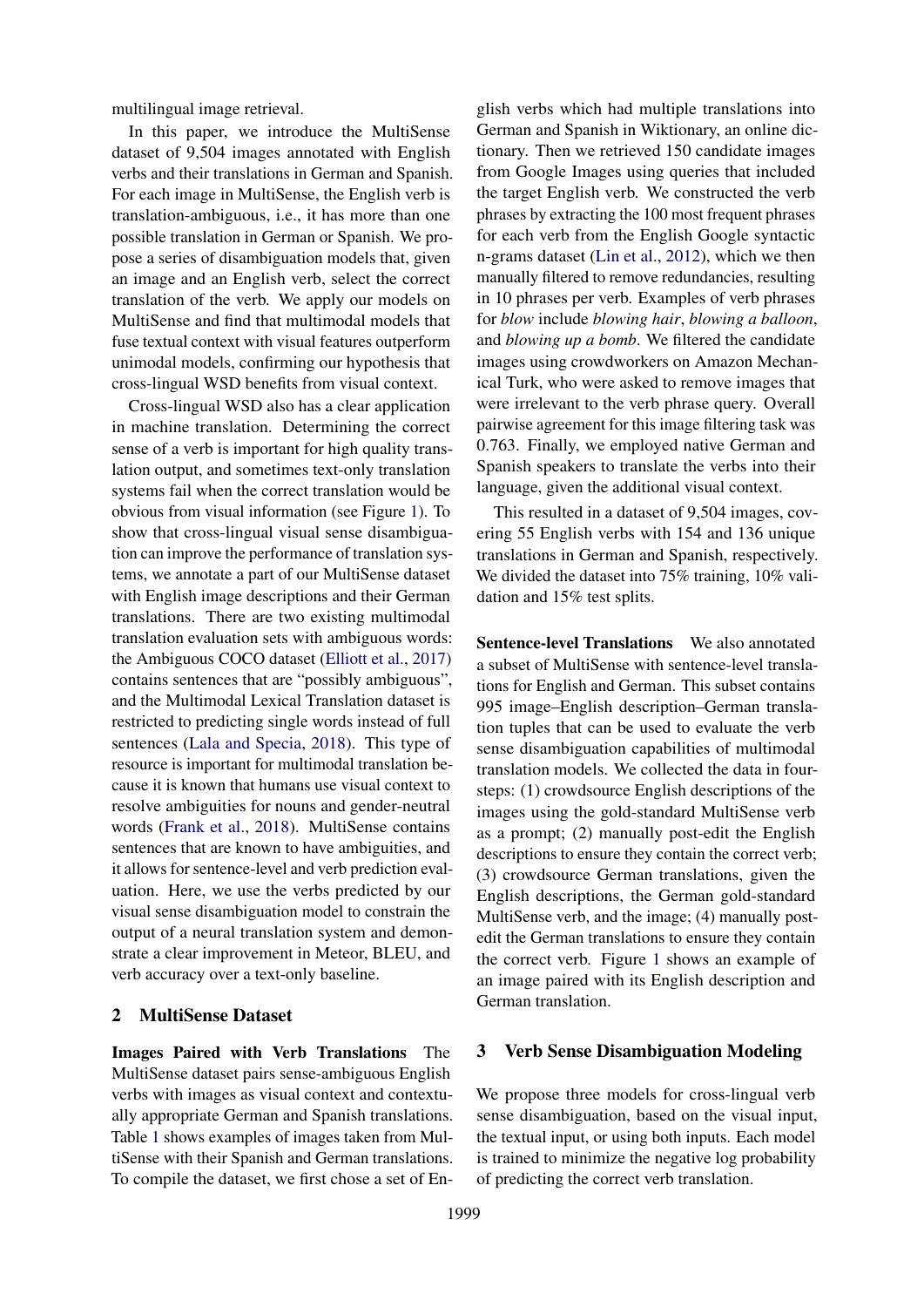<span id="page-2-0"></span>

Table 1: Images for the English verb *blow* annotated with translations in Spanish and German. The images correspond to the uses of *blowing with a hair dryer* and *blowing a balloon*, and *blowing up a bomb*.

## <span id="page-2-6"></span>3.1 Unimodal Visual Model

Visual features have been shown to be useful for learning semantic representations of words [\(Lazari](#page-5-15)[dou et al.,](#page-5-15) [2015\)](#page-5-15), bilingual lexicon learning [\(Kiela](#page-5-10) [et al.,](#page-5-10) [2015\)](#page-5-10), and visual sense disambiguation [\(Gella et al.,](#page-5-3) [2016\)](#page-5-3), amongst others. We propose a model that learns to predict the verb translation using only visual input. Given an image I, we extract a fixed feature vector from a Convolutional Neural Network, and project it into a hidden layer  $h<sub>v</sub>$  with the learned matrix  $W_i \in \mathbb{R}^{h \times 512}$  (Eqn. [1\)](#page-2-1). The hidden layer is projected into the output vocabulary of *v* verbs using the learned matrix  $\mathbf{W}_o \in \mathbb{R}^{h \times v}$ , and normalized into a probability distribution using a softmax transformation (Eqn. [2\)](#page-2-2).

$$
\mathbf{h}_{\nu} = \mathbf{W}_{i} \cdot \text{CNN}(\mathbf{I}) + \mathbf{b}_{i} \tag{1}
$$

$$
\mathbf{y} = \text{softmax}(\mathbf{W}_o \cdot \mathbf{h}_v + \mathbf{b}_o) \tag{2}
$$

### 3.2 Unimodal Textual Model

Each image in MultiSense is associated with the query phrase that was used to retrieve it. Given a query phrase with *N* words, we embed each word as a *d*-dimensional dense vector, and represent the phrase as the average of its embeddings E. We then project the query representation into a hidden layer with the learned matrix  $W_q \in \mathbb{R}^{h \times d}$  (Eqn. [3\)](#page-2-3). The hidden layer is projected into an output layer and normalized to a probability distribution, in the same manner as the unimodal visual model.

$$
\mathbf{h}_q = \mathbf{W}_q \cdot \left(\frac{1}{N} \sum_{i}^{N} \mathbf{E}[w_i]\right) + \mathbf{b}_q \tag{3}
$$

#### 3.3 Multimodal Model

We also propose a multimodal model that integrates the visual and textual features to predict the correct verb sense. In our multimodal model, we concatenate the inputs together before projecting

<span id="page-2-5"></span>

|             |    | Chance Majority Text Image MM |                |  |
|-------------|----|-------------------------------|----------------|--|
| German      | 07 | 2.8                           | 49.1 52.1 55.6 |  |
| Spanish 0.7 |    | 4.0                           | 52.7 50.3 56.0 |  |

Table 2: Cross-lingual verb sense disambiguation accuracy of our unimodal models and the multimodal model. We also show the performance of a random chance baseline and a majority label baseline.

them into a hidden layer with a learned matrix W*<sup>h</sup>*  $\in \mathbb{R}^{h \times (512+h)}$  (Eqn. [4\)](#page-2-4). We follow the same steps as the unimodal models to project the multimodal hidden layers into the output label space.

<span id="page-2-4"></span>
$$
\mathbf{h}_{early} = \mathbf{W}_h \cdot [\text{CNN}(\mathbf{I}) \; ; \; \mathbf{h}_q] + \mathbf{b}_h \tag{4}
$$

### 4 Verb Disambiguation Experiments

Our experiments are designed to determine whether the integration of textual and visual features yields better cross-lingual verb sense disambiguation than unimodal models.

#### 4.1 Setup and Evaluation

<span id="page-2-2"></span><span id="page-2-1"></span>We embed the textual queries using pre-trained  $d =$ 300 dimension word2vec embeddings [\(Mikolov](#page-5-16) [et al.,](#page-5-16) [2013\)](#page-5-16). We represent images in the visual model using the features extracted from the 512D pool5 layer of a pre-trained ResNet-34 CNN [\(He](#page-5-17) [et al.,](#page-5-17) [2016\)](#page-5-17). All our models have a  $h = 128$  dimension hidden layer. The German models have an output vocabulary of  $v = 154$  verbs, and the Spanish models have a vocabulary of  $v = 136$  verbs. All of our models are trained using SGD with minibatches of 16 samples and a learning rate of 0.0001.

We evaluate the performance of our models by measuring the accuracy of the predicted verb against the gold standard. We also compare against chance and majority label baselines. Our preliminary experiments show that with better visual representation we achieve better acccuracy scores similar to others who observed better visual representation contributes to better downstream tasks such as image description [\(Fang et al.,](#page-5-18) [2015\)](#page-5-18), multimodal machine translation [\(Specia et al.,](#page-6-0) [2016\)](#page-6-0) and repre-sentation learning (Kádár et al., [2018\)](#page-5-12).

#### <span id="page-2-3"></span>4.2 Results

We present the results in Table [2.](#page-2-5) The chance and majority label baselines perform very poorly. The unimodal textual model performs better than the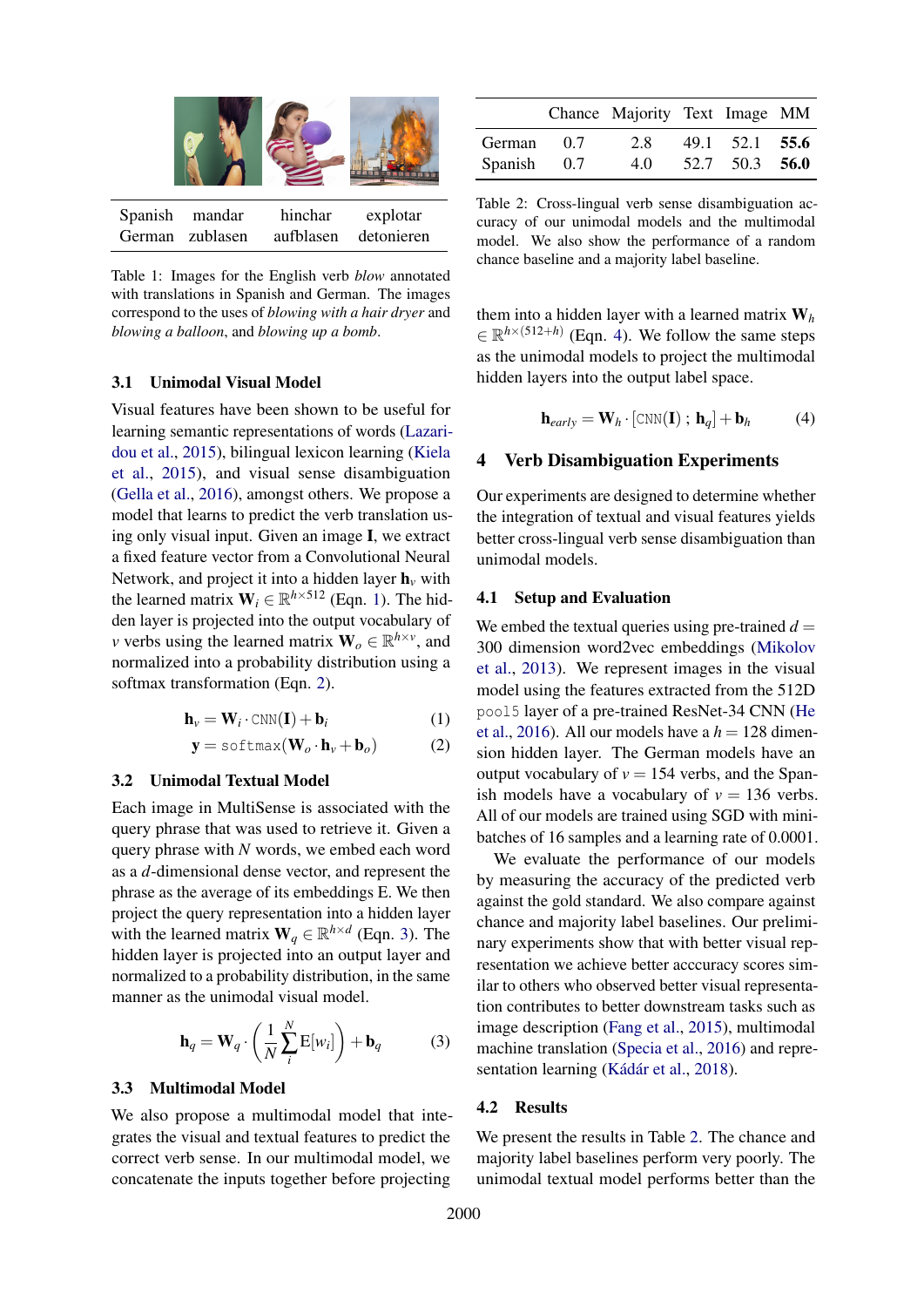



| Source        | A large herd of sheep is <b>blocking</b> the        | A woman smiles as she <b>brushes</b> her |
|---------------|-----------------------------------------------------|------------------------------------------|
|               | road.                                               | long, dark hair.                         |
| <b>Target</b> | Eine große Herde Schafe blockiert die               | Eine Frau lächelt während sie sich ihre  |
|               | Straße.                                             | dunklen langen Haare bürstet.            |
|               | <b>Baseline</b> Eine große Herde Schafe kriecht die | Eine Frau lächelt, als sie ihren langen  |
|               | Straße entlang.                                     | und dunklen Haaren putzt.                |
| $+$ WSD       | Eine große Herde Schafe blockieren                  | Eine Frau lächelt, als sie ihr lange,    |
|               | die Straße.                                         | dunklen Haaren bürsten.                  |

Table 3: The visual verb sense predictions ("blockieren", "bürsten") successfully constrains the decoder to predict the correct sense of the verb ("block", "brush") in the German translation (+WSD). The incorrect verb in the baseline translation is shown in bold red.

<span id="page-3-0"></span>

| looking<br>for directions | Textual<br>Visual<br>MМ | schauen<br>tragen<br>suchen | mirar<br>buscar<br>buscar |
|---------------------------|-------------------------|-----------------------------|---------------------------|
|                           | Model                   | German                      | Spanish                   |

Figure 2: Examples of the Top-1 predictions of our unimodal and multimodal models. Only the early fusion multimodal model predicts the correct verb sense for both languages (shown in bold).

unimodal visual model for German verb sense disambiguation, but we find the opposite for Spanish unimodal verb sense disambiguation. However, the early fusion multimodal model outperforms the best unimodal model for both German and Spanish. This confirms that cross-lingual verb sense disambiguation benefits from multimodal supervision compared to unimodal supervision.

## 4.3 Discussion

We analyzed the outputs of our models in order to understand where multimodal features helped in identifying the correct verb translation and the cases where they failed. In Figure [2,](#page-3-0) we show an example that illustrates how varying the input (textual, visual, or multimodal) affects the accuracy of the verb prediction. We show the top verb predicted by our models for both German and Spanish. The top predicted verb using text-only visual features is incorrect. The unimodal visual features model predicts the correct Spanish verb but the incorrect

<span id="page-3-1"></span>

|                     | Meteor | <b>BLEU</b> | VAcc |
|---------------------|--------|-------------|------|
| <b>Baseline NMT</b> | 38.6   | 17.8        | 22.9 |
| + Predicted Verb    | 40.0   | 18.5        | 49.5 |
| + Oracle Verb       | 40.4   | 19.1        | 77.7 |
| Caglayan et al.     | 46.1   | 25.8        | 29.3 |
| Helcl & Libovický   | 42.5   | 22.3        | 25.1 |

Table 4: Translation results: Meteor and BLEU are standard text-similarity metrics; verb accuracy (VAcc) counts how often the model proposal contains the gold standard German verb.

German verb. However, when visual information is added to textual features, models in both the languages predict the correct label.

## 5 Machine Translation Experiments

We also evaluate our verb sense disambiguation model in the challenging downstream task of multimodal machine translation [\(Specia et al.,](#page-6-0) [2016\)](#page-6-0). We conduct this evaluation on the sentence-level translation subset of MultiSense. We evaluate model performance using BLEU [\(Papineni et al.,](#page-5-19) [2002\)](#page-5-19) and Meteor scores [\(Denkowski and Lavie,](#page-4-4) [2014\)](#page-4-4) between the MultiSense reference description and the translation model output. We also evaluate the verb prediction accuracy of the output against the gold standard verb annotation.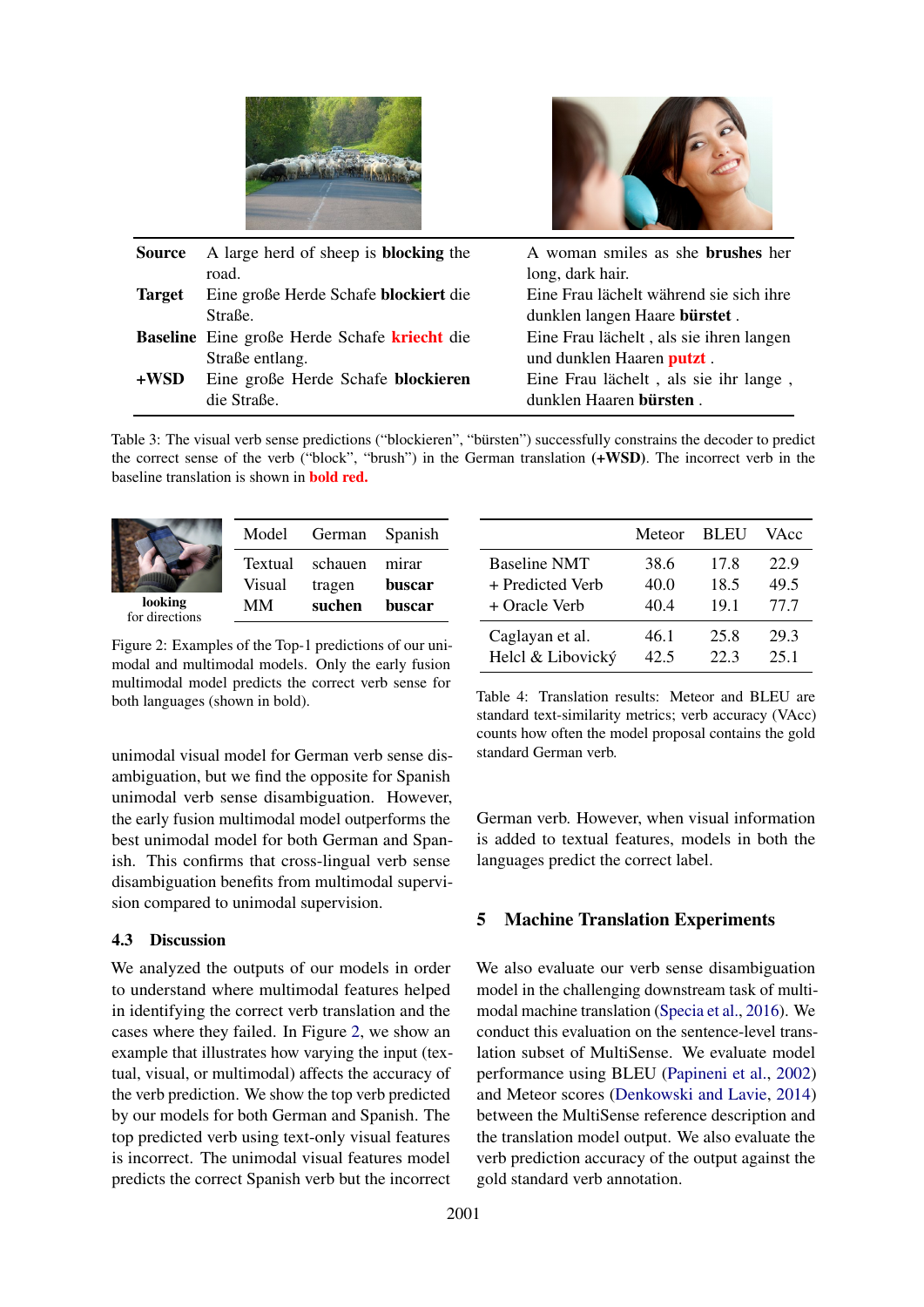## 5.1 Models

Our baseline is an attention-based neural machine translation model [\(Hieber et al.,](#page-5-20) [2017\)](#page-5-20) trained on the 29,000 English-German sentences in Multi30k [\(Elliott et al.,](#page-4-5) [2016\)](#page-4-5). We preprocessed the text with punctuation normalization, tokenization, and lowercasing. We then learned a joint byte-pairencoded vocabulary with 10,000 merge operations to reduce sparsity [\(Sennrich et al.,](#page-6-3) [2016\)](#page-6-3).

Our approach uses the German verb predicted by the unimodal visual model (Section [3.1\)](#page-2-6) to constrain the output of the translation decoder [\(Post](#page-5-21) [and Vilar,](#page-5-21) [2018\)](#page-5-21). This means that our approach does not directly use visual features, instead it uses the output of the visual verb sense disambiguation model to guide the translation process.

We compare our approach against two state-ofthe-art multimodal translation systems: [Caglayan](#page-4-6) [et al.](#page-4-6) [\(2017\)](#page-4-6) modulate the target language word embeddings by an element-wise multiplication with a learned transformation of the visual data; [Helcl](#page-5-22) [and Libovicky´](#page-5-22) [\(2017\)](#page-5-22) use a double attention model that learns to selectively attend to a combination of the source language and the visual data.

## 5.2 Results

Table [4](#page-3-1) shows the results of the translation experiment. Overall, the Meteor scores are much lower than on the Multi30k test sets, where the stateof-the-art single model scores 51.6 Meteor points compared to 46.1 Meteor we obtained. This gap is most likely due evaluating the models on an outof-domain dataset with out-of-vocabulary tokens. Using the predicted verb as a decoding constraint outperforms the text-only translation baseline by 1.4 Meteor points. In addition, the translation output of our model contains the correct German verb 27% more often than the text-only baseline model. These results show that a multimodal verb sense disambiguation model can improve translation quality in a multimodal setting.

We also calculated the upper bound of our approach by using the gold standard German verb as the lexical constraint. In this oracle experiment we observed a further 0.4 Meteor point improvement over our best model, and a further 27% improvement in verb accuracy. This shows that: (1) there are further improvements to be gained from improving the verb disambiguation model, and (2) the OOV rate in German means that we cannot achieve perfect verb accuracy.

## 6 Conclusions

We introduced the MultiSense dataset of 9.504 images annotated with an English verb and its translation in Spanish and German. We proposed a range of cross-lingual visual sense disambiguation models and showed that multimodal models that fuse textual and visual features outperform unimodal models. We also collected a set of image descriptions and their translations, and showed that the output of our cross-lingual WSD system boosts the performance of a text-only translation system on this data. MultiSense is publicly available at [https:](https://github.com/spandanagella/multisense) [//github.com/spandanagella/multisense](https://github.com/spandanagella/multisense)

## Acknowledgements

DE was supported by an Amazon Research Award. This work was supported by the donation of a Titan Xp GPU by the NVIDIA Corporation.

## **References**

- <span id="page-4-0"></span>Kobus Barnard and Matthew Johnson. 2005. Word sense disambiguation with pictures. *Artificial Intelligence*, 167(1-2):13–30.
- <span id="page-4-2"></span>Shane Bergsma and Benjamin Van Durme. 2011. Learning bilingual lexicons using the visual similarity of labeled web images. In *IJCAI Proceedings-International Joint Conference on Artificial Intelligence*, page 1764.
- <span id="page-4-6"></span>Ozan Caglayan, Walid Aransa, Adrien Bardet, Mercedes García-Martínez, Fethi Bougares, Loïc Barrault, Marc Masana, Luis Herranz, and Joost van de Weijer. 2017. LIUM-CVC Submissions for WMT17 Multimodal Translation Task. In *Proceedings of the Second Conference on Machine Translation*.
- <span id="page-4-1"></span>Marine Carpuat and Dekai Wu. 2007. Improving statistical machine translation using word sense disambiguation. In *EMNLP-CoNLL*.
- <span id="page-4-4"></span>Michael Denkowski and Alon Lavie. 2014. Meteor universal: Language specific translation evaluation for any target language. In *Proceedings of the Ninth Workshop on Statistical Machine Translation*.
- <span id="page-4-3"></span>Desmond Elliott, Stella Frank, Loïc Barrault, Fethi Bougares, and Lucia Specia. 2017. Findings of the second shared task on multimodal machine translation and multilingual image description. In *Proceedings of the Second Conference on Machine Translation*.
- <span id="page-4-5"></span>Desmond Elliott, Stella Frank, Khalil Sima'an, and Lucia Specia. 2016. Multi30k: Multilingual englishgerman image descriptions. In *Proceedings of the 5th Workshop on Vision and Language, VL@ACL 2016*.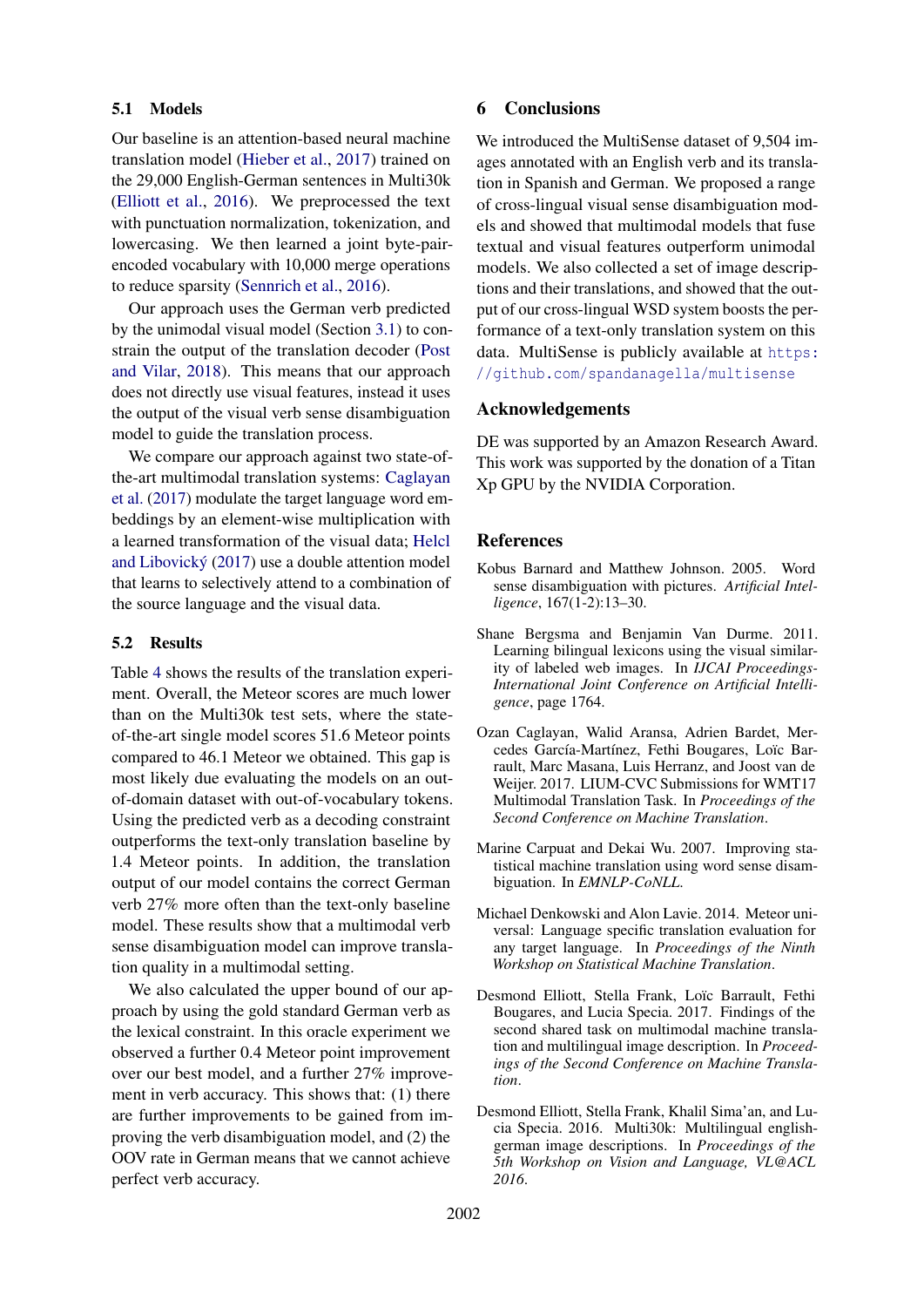- <span id="page-5-18"></span>Hao Fang, Saurabh Gupta, Forrest N. Iandola, Rupesh K. Srivastava, Li Deng, Piotr Dollar, Jianfeng ´ Gao, Xiaodong He, Margaret Mitchell, John C. Platt, C. Lawrence Zitnick, and Geoffrey Zweig. 2015. From captions to visual concepts and back. In *IEEE Conference on Computer Vision and Pattern Recognition, CVPR 2015*, pages 1473–1482.
- <span id="page-5-13"></span>Stella Frank, Desmond Elliott, and Lucia Specia. 2018. [Assessing multilingual multimodal image descrip](https://doi.org/10.1017/S1351324918000074)[tion: Studies of native speaker preferences and](https://doi.org/10.1017/S1351324918000074) [translator choices.](https://doi.org/10.1017/S1351324918000074) *Natural Language Engineering*, 24(3):393––413.
- <span id="page-5-4"></span>Spandana Gella, Frank Keller, and Mirella Lapata. 2019. Disambiguating visual verbs. *IEEE Transactions on Pattern Analysis and Machine Intelligence*, 41(2):311–322.
- <span id="page-5-3"></span>Spandana Gella, Mirella Lapata, and Frank Keller. 2016. Unsupervised visual sense disambiguation for verbs using multimodal embeddings. In *Proceedings of 2016 Conference of the North American Chapter of the Association for Computational Linguistics*.
- <span id="page-5-11"></span>Spandana Gella, Rico Sennrich, Frank Keller, and Mirella Lapata. 2017. Image pivoting for learning multilingual multimodal representations. In *Proceedings of the 2017 Conference on Empirical Methods in Natural Language Processing, EMNLP 2017*.
- <span id="page-5-17"></span>Kaiming He, Xiangyu Zhang, Shaoqing Ren, and Jian Sun. 2016. Deep residual learning for image recognition. In *Proceedings of the IEEE conference on computer vision and pattern recognition*.
- <span id="page-5-22"></span>Jindřich Helcl and Jindřich Libovický. 2017. Cuni system for the wmt17 multimodal translation task. In *Proceedings of the Second Conference on Machine Translation*, pages 450–457.
- <span id="page-5-20"></span>Felix Hieber, Tobias Domhan, Michael Denkowski, David Vilar, Artem Sokolov, Ann Clifton, and Matt Post. 2017. Sockeye: A Toolkit for Neural Machine Translation. *arXiv preprint arXiv:1712.05690*.
- <span id="page-5-7"></span>Julian Hitschler, Shigehiko Schamoni, and Stefan Riezler. 2016. Multimodal pivots for image caption translation. In *Proceedings of the 54th Annual Meeting of the Association for Computational Linguistics, ACL 2016*.
- <span id="page-5-12"></span>Ákos Kádár, Desmond Elliott, Marc-Alexandre Côté, Grzegorz Chrupala, and Afra Alishahi. 2018. Lessons learned in multilingual grounded language learning. In *Proceedings of the 22nd Conference on Computational Natural Language Learning, CoNLL 2018*, pages 402–412.
- <span id="page-5-10"></span>Douwe Kiela, Ivan Vulic, and Stephen Clark. 2015. Visual bilingual lexicon induction with transferred convnet features. In *Proceedings of the 2015 Conference on Empirical Methods in Natural Language Processing (EMNLP 2015)*.
- <span id="page-5-0"></span>Adam Kilgarrif. 1998. Senseval: An exercise in evaluating word sense disambiguation programs. In *Proc. of the first international conference on language resources and evaluation*.
- <span id="page-5-8"></span>Chirag Lala and Lucia Specia. 2018. Multimodal lexical translation. In *Proceedings of the Tenth International Conference on Language Resources and Evaluation (LREC 2018)*.
- <span id="page-5-15"></span>Angeliki Lazaridou, Nghia The Pham, and Marco Baroni. 2015. Combining language and vision with a multimodal skip-gram model. In *Proceedings of 2015 Conference of the North American Chapter of the Association for Computational Linguistics*, pages 153–163.
- <span id="page-5-9"></span>Els Lefever and Véronique Hoste. 2013. Semeval-2013 task 10: Cross-lingual word sense disambiguation. *Proc. of SemEval*, pages 158–166.
- <span id="page-5-14"></span>Yuri Lin, Jean-Baptiste Michel, Erez Lieberman Aiden, Jon Orwant, Will Brockman, and Slav Petrov. 2012. Syntactic annotations for the google books ngram corpus. In *Proceedings of the ACL 2012 system demonstrations*, pages 169–174.
- <span id="page-5-1"></span>Nicolas Loeff, Cecilia Ovesdotter Alm, and David A. Forsyth. 2006. Discriminating image senses by clustering with multimodal features. In *21st International Conference on Computational Linguistics and 44th Annual Meeting of the Association for Computational Linguistics*.
- <span id="page-5-16"></span>Tomas Mikolov, Kai Chen, Greg Corrado, and Jeffrey Dean. 2013. Efficient estimation of word representations in vector space. *CoRR*, abs/1301.3781.
- <span id="page-5-5"></span>Roberto Navigli. 2009. Word sense disambiguation: A survey. *ACM Computing Surveys (CSUR)*, 41(2):10.
- <span id="page-5-19"></span>Kishore Papineni, Salim Roukos, Todd Ward, and Wei-Jing Zhu. 2002. Bleu: A method for automatic evaluation of machine translation. In *Proceedings of the 40th Annual Meeting on Association for Computational Linguistics*.
- <span id="page-5-21"></span>Matt Post and David Vilar. 2018. Fast lexically constrained decoding with dynamic beam allocation for neural machine translation. In *Proceedings of the 2018 Conference of the North American Chapter of the Association for Computational Linguistics NAACL-HLT 2018*, pages 1314–1324.
- <span id="page-5-2"></span>Kate Saenko and Trevor Darrell. 2008. Unsupervised learning of visual sense models for polysemous words. In *Advances in Neural Information Processing Systems*, pages 1393–1400.
- <span id="page-5-6"></span>Rico Sennrich, Alexandra Birch, Anna Currey, Ulrich Germann, Barry Haddow, Kenneth Heafield, Antonio Valerio Miceli Barone, and Philip Williams. 2017. The university of edinburgh's neural MT systems for WMT17. In *Proceedings of the Second Conference on Machine Translation, WMT 2017*, pages 389–399.